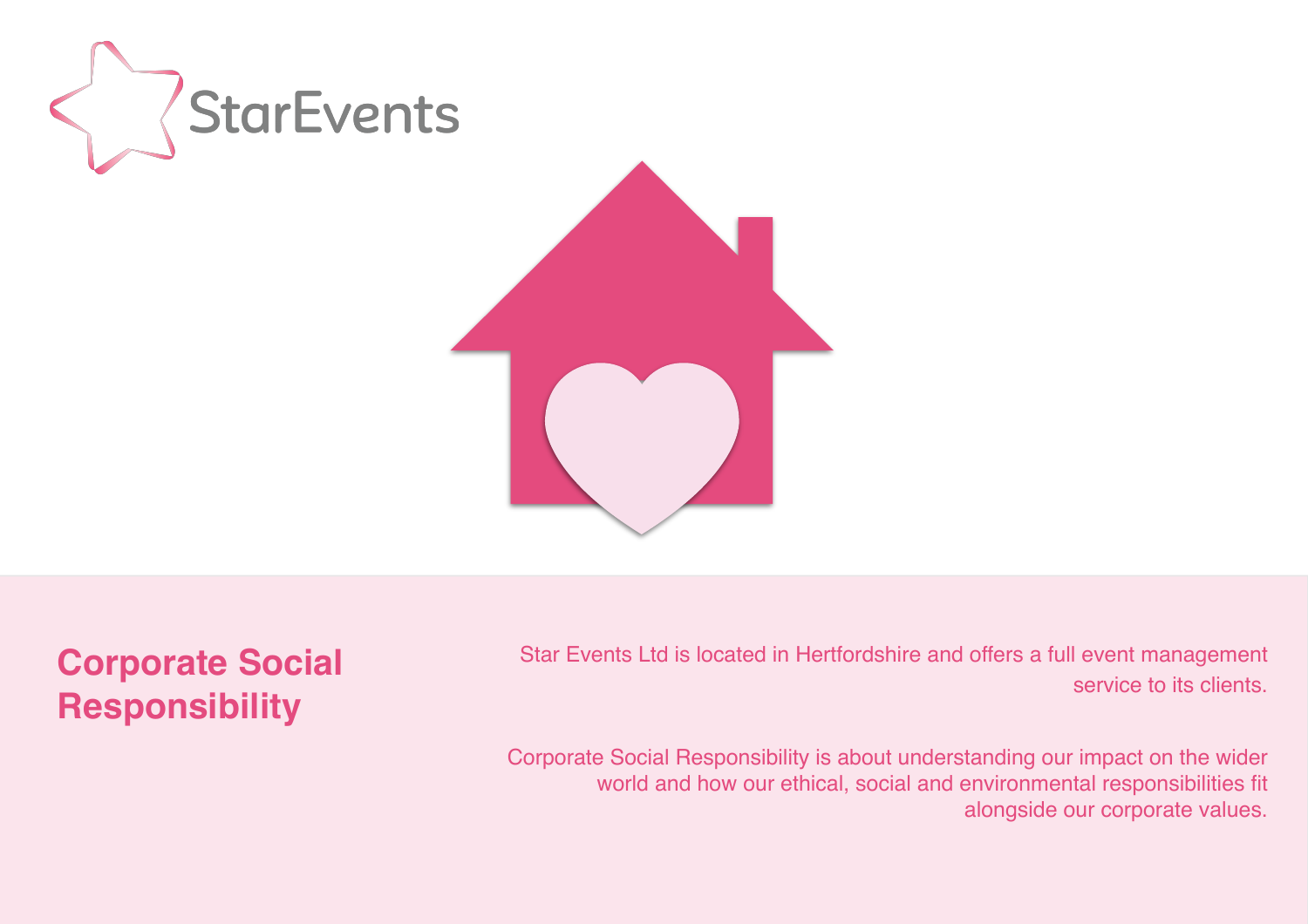

## **Environment**

Star Events seeks excellence in every aspect of our business and is committed to minimising the environmental impacts of our business operations.

In this policy we commit our company to:

- Continuously improve our environmental performance and integrate recognised applicable best practice into our business operations
- Protecting the environment by striving to prevent and minimise our contribution to pollution of land, air and water
- Manage waste generated from our business operations according to the principles of reduction, reuse and recycling
- Ensure environmental criteria are taken into account in the procurement of goods and services
- Comply with all relevant environmental legislation
- Encourage ethical buying from suppliers and use local suppliers wherever this is possible
- Highlight the venues we propose to our clients that have an environmental policy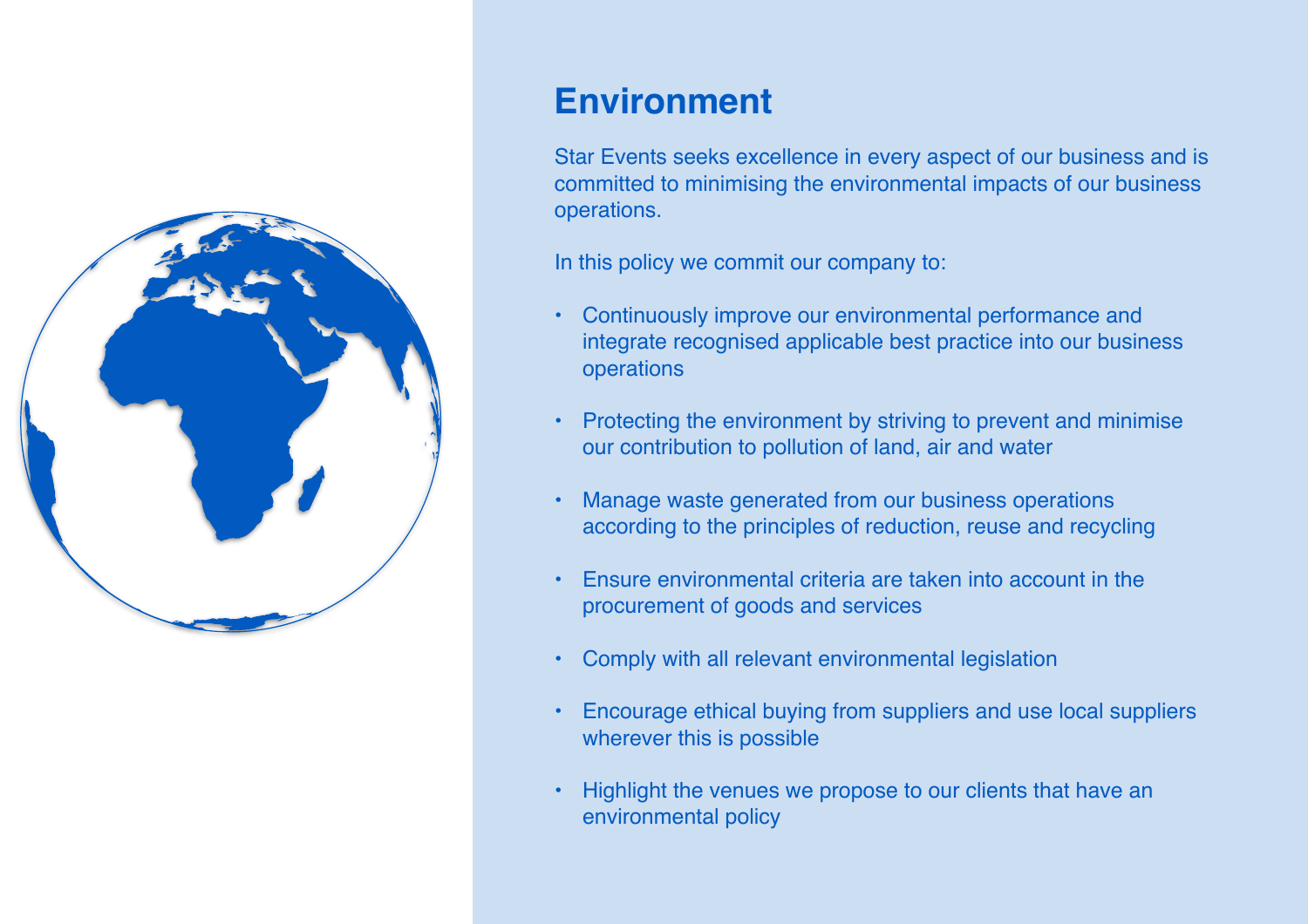## **Environment continued…**

We communicate the importance of environmental issues to all staff by encouraging them to:

- Limit use of plastic and re-use wherever possible
- Ensure all lights and equipment are switched off when not required to reduce energy consumption
- Consciously think about the need to print paperwork and when necessary print in mono and double sided, and recycle cartridges
- Car share where possible
- Send proposals out electronically and encourage clients to send invitations out electronically rather than using hard copies
- Where possible allocate site visit days to multiple venues to reduce unnecessary travel
- When sourcing merchandise we recommend products that are made sustainably and that are reusable.

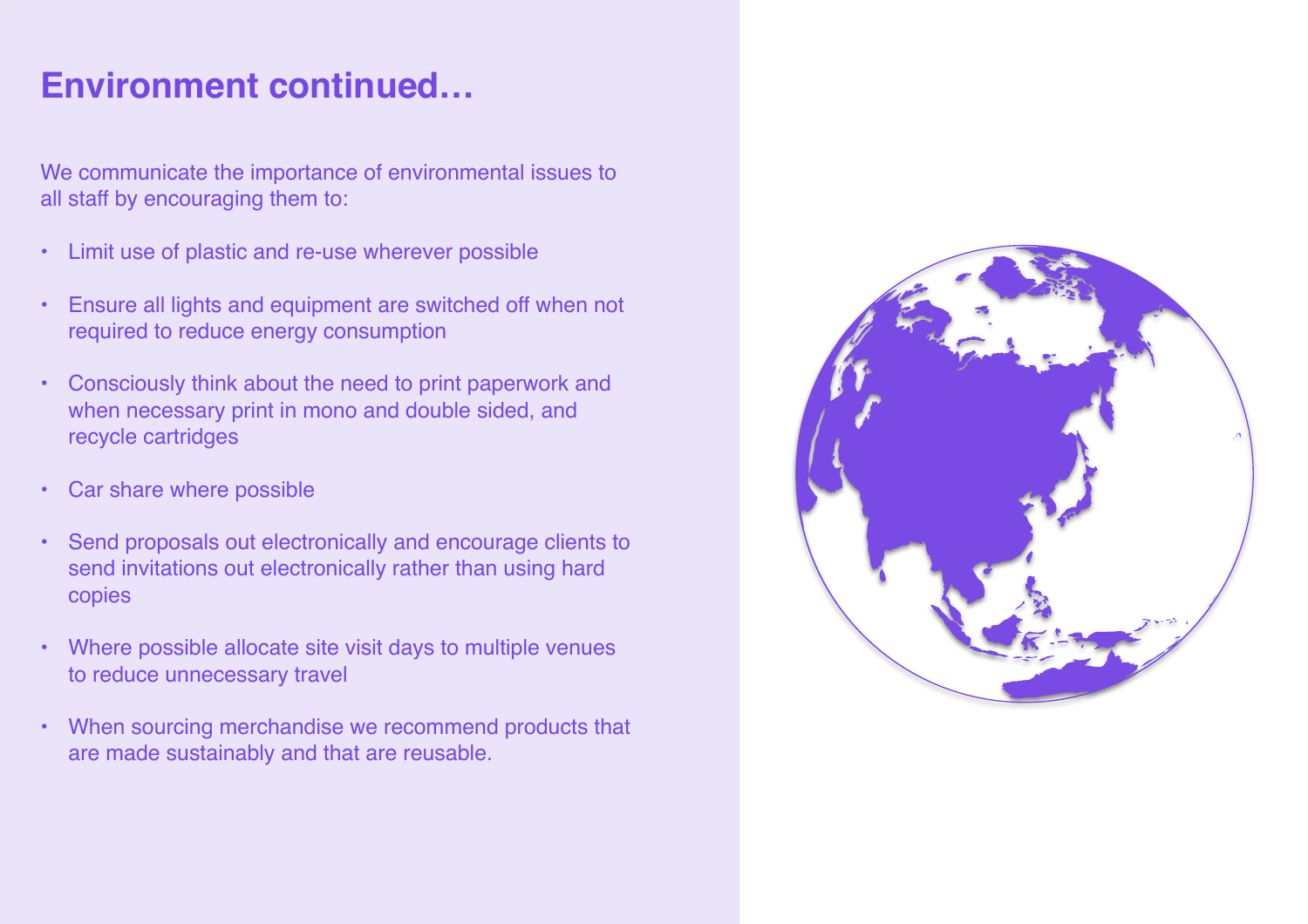

### **Customers**

We are committed to the highest standards of business practices and also ensure that we deal responsibly, openly and fairly with clients and potential clients by:

- Ensuring that all our advertising and documentation about the business is clear, informative, legal and honest
- Providing a high standard of service to our clients by listening to their needs to ensure that we propose the correct venues and suppliers.
- Offering our clients a number of suppliers and venue choices to suit their budget, requirements and compliance for instance DDA compliant venues.
- Adhering to the clients CSR buying guidelines
- Highlighting the venues that support CSR values by providing the appropriate CSR statement or links to their CSR policy on all documentation
- Raising awareness to our clients of our CSR policy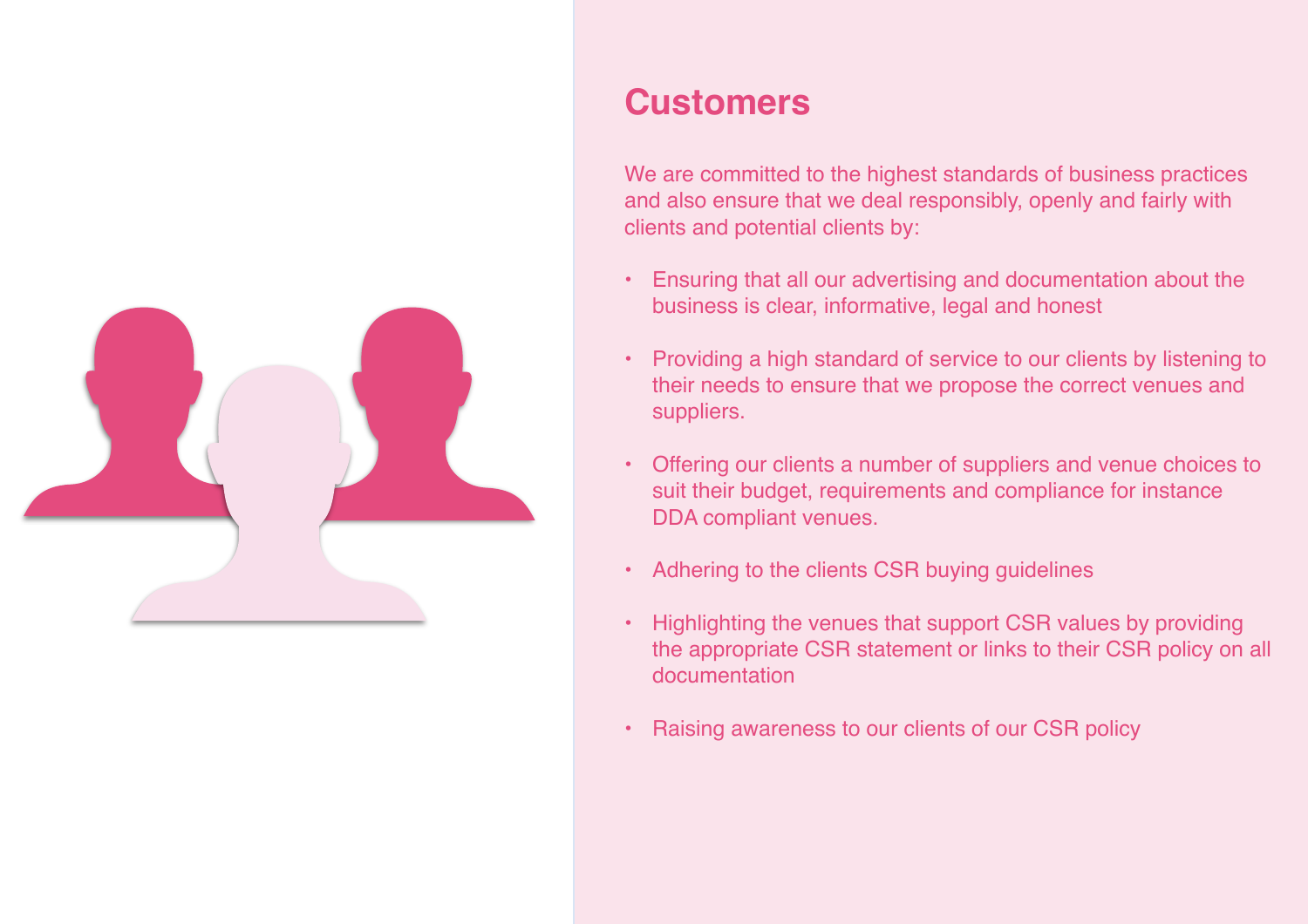## **Suppliers of Goods & Services**

Star Events believe in sourcing goods and services from suppliers who operate in an ethical way and we select people we work with who share our values.

We support our CSR values by:

- Ensuring we use local suppliers as much as possible, this helps the local community and reduces energy wasted and carbon emissions from deliveries
- Supporting young start-up companies in the local area
- Using like-minded suppliers with a similar culture and values
- Endeavouring to pay our suppliers on time
- Remaining loyal to our suppliers and supporting them by being honest and fair in our dealings

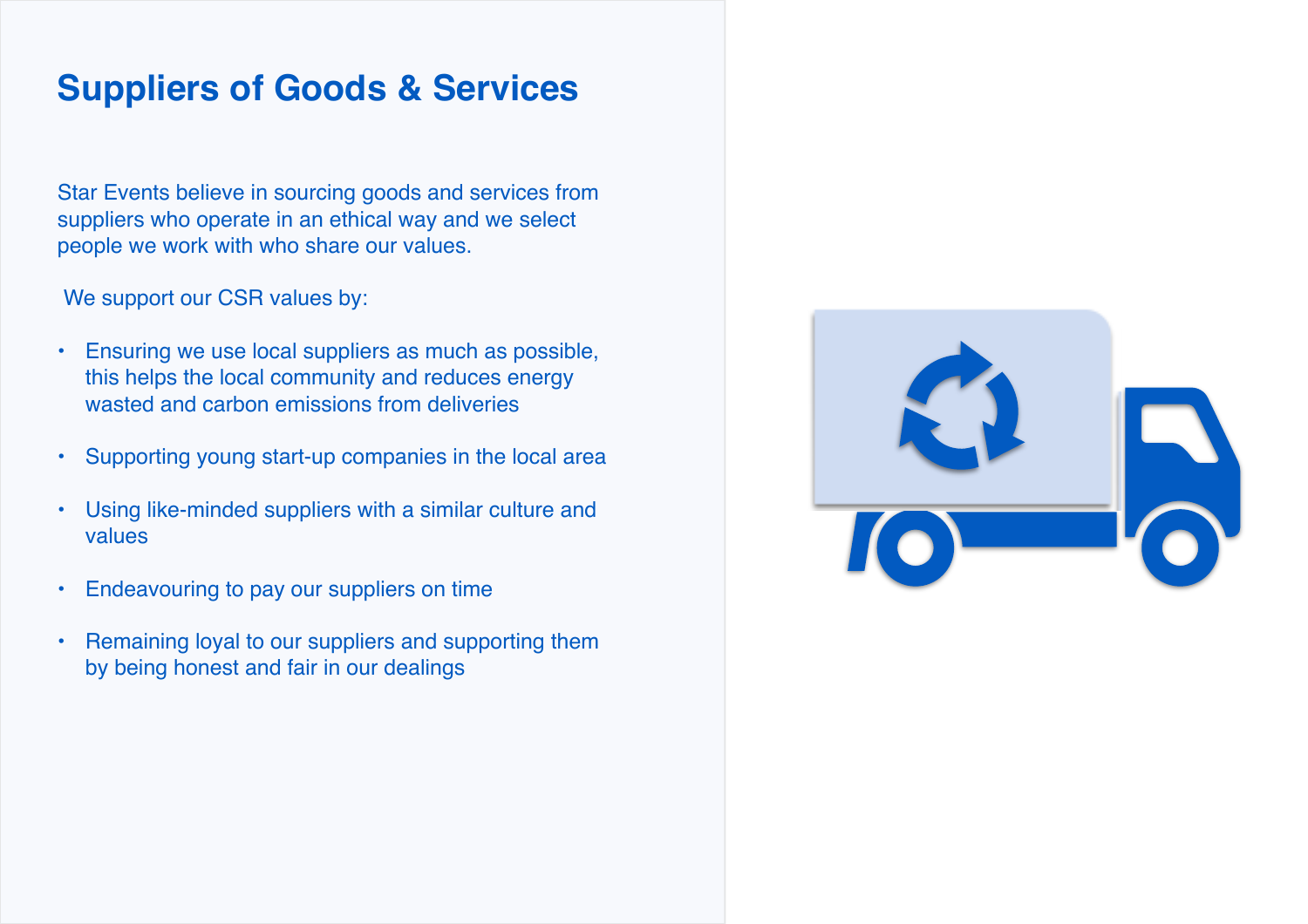

#### **Local Community**

We recognise and value the local community that we operate in.

We support on an ad hoc basis by doing the following:

- Donating clothes to local charity shops and helping local food bank and homeless charities
- Employing locally and within the company
- Offering work experience placements to local students
- Working alongside our neighbouring businesses to help each other when there are extreme weather conditions or other challenges
- Supporting employees in community activities and fundraising efforts, through the provision of time off or financial contribution where possible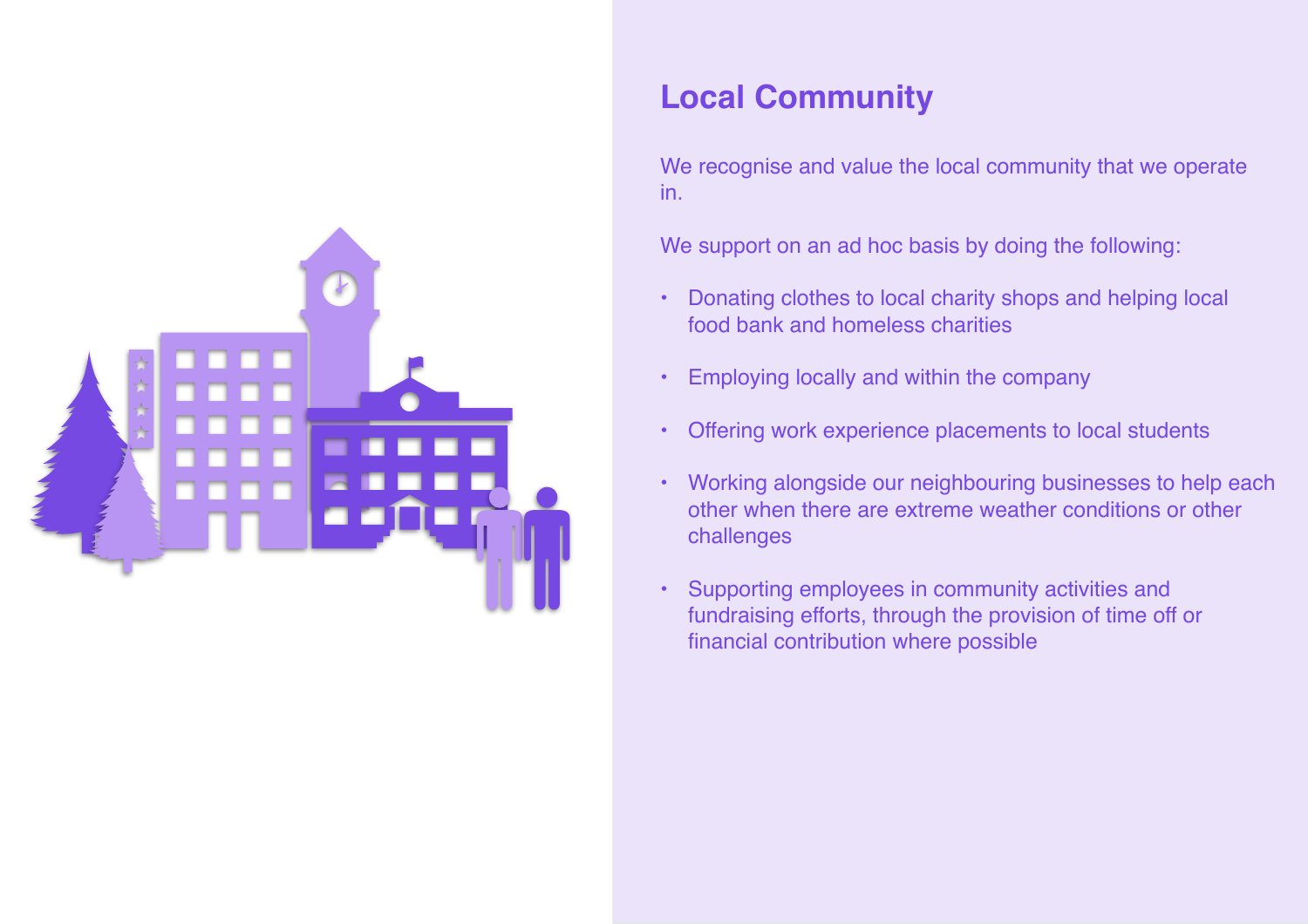#### **Our People**

We are a happy, dynamic team who enjoy celebrating each other's successes. As professionals in our field, we empower our people with the knowledge and efficiency to secure our position as market leaders.

We recognise the value and importance of our employees and are enthusiastic about recruiting and retaining our staff by:

- Including our CSR policy and mission statement in our new starter inductions
- Providing a mechanism by which employees can raise their views and be engaged in change and issues that affect the company
- Organising social events to celebrate successes
- Providing a gym membership
- Providing a safe and secure workplace which is conducive to the health and welfare of employees
- Providing a pleasant and enjoyable working environment
- Providing training and development to empower them in their daily work and reach their potential